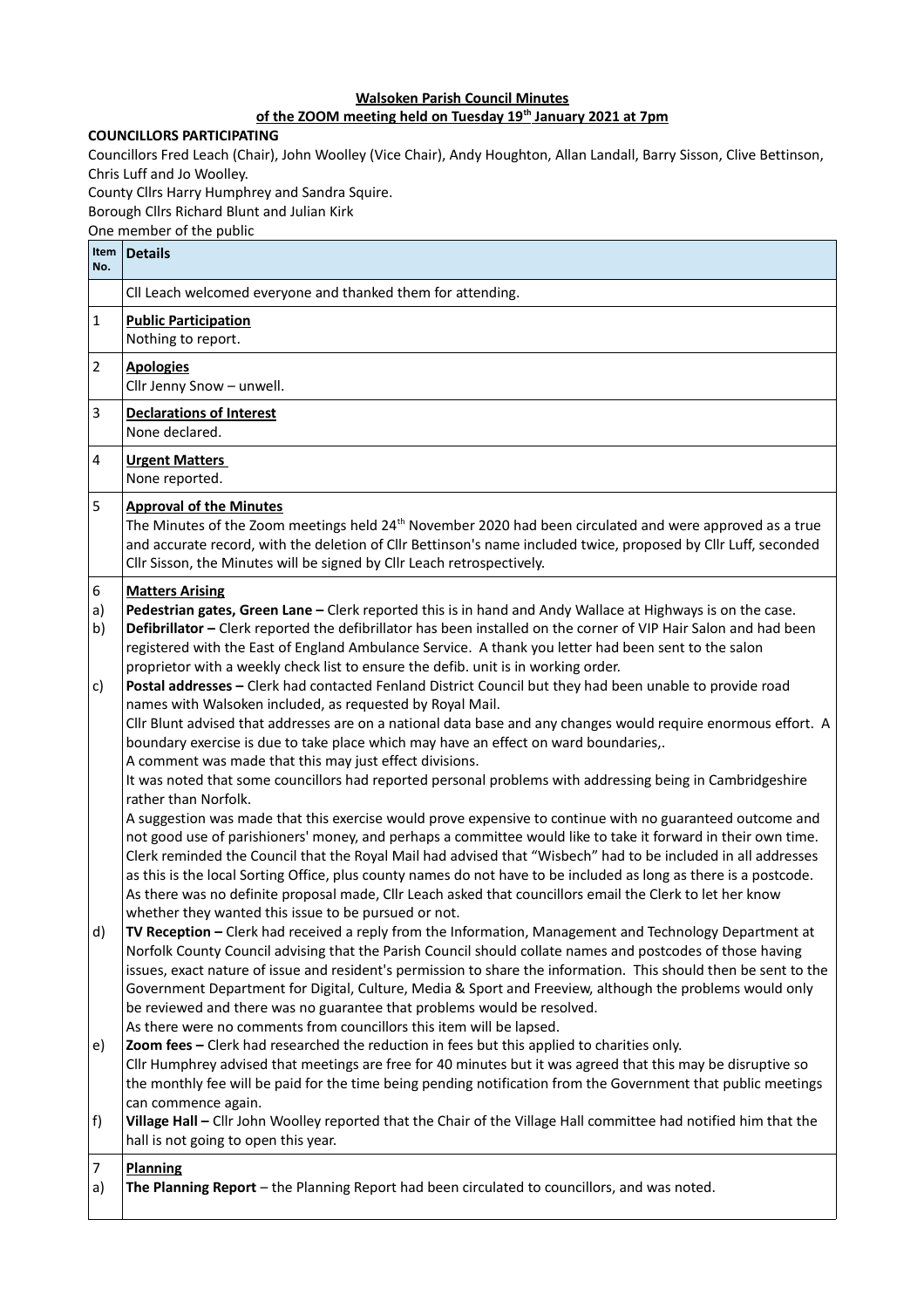| Item<br>No.    | <b>Details</b>                                                                                                                                                                                                                                                                                                                                                                                                                                                                                                                                                                                                                                                                                                                                                                                                                                                                                                                   |                                                                                                                                                                                                                                                                                                                                                                                     |                   |            |              |
|----------------|----------------------------------------------------------------------------------------------------------------------------------------------------------------------------------------------------------------------------------------------------------------------------------------------------------------------------------------------------------------------------------------------------------------------------------------------------------------------------------------------------------------------------------------------------------------------------------------------------------------------------------------------------------------------------------------------------------------------------------------------------------------------------------------------------------------------------------------------------------------------------------------------------------------------------------|-------------------------------------------------------------------------------------------------------------------------------------------------------------------------------------------------------------------------------------------------------------------------------------------------------------------------------------------------------------------------------------|-------------------|------------|--------------|
| 8<br>a)        |                                                                                                                                                                                                                                                                                                                                                                                                                                                                                                                                                                                                                                                                                                                                                                                                                                                                                                                                  | Finance - Payments and receipts - the schedule below had been circulated.                                                                                                                                                                                                                                                                                                           |                   |            |              |
|                | <b>PAYMENTS TO BE MADE</b>                                                                                                                                                                                                                                                                                                                                                                                                                                                                                                                                                                                                                                                                                                                                                                                                                                                                                                       | <b>DETAILS</b>                                                                                                                                                                                                                                                                                                                                                                      | <b>NET AMOUNT</b> | <b>VAT</b> | <b>TOTAL</b> |
|                | 101971 Mrs A Williams                                                                                                                                                                                                                                                                                                                                                                                                                                                                                                                                                                                                                                                                                                                                                                                                                                                                                                            | Net salary 16th Nov 2020 to 10th Jan 2021                                                                                                                                                                                                                                                                                                                                           | £448.80           | E0.00      | £448.80      |
|                | 101972 Mrs A Williams                                                                                                                                                                                                                                                                                                                                                                                                                                                                                                                                                                                                                                                                                                                                                                                                                                                                                                            | Expenses £56 to 19.1.21 and Zoom x 2 £28.78                                                                                                                                                                                                                                                                                                                                         | £84.78            | £0.00      | £84.78       |
|                | 101973 HM Revenue & Customs                                                                                                                                                                                                                                                                                                                                                                                                                                                                                                                                                                                                                                                                                                                                                                                                                                                                                                      | Income tax 16 <sup>th</sup> Nov 2020 to 10 <sup>th</sup> Jan 2021                                                                                                                                                                                                                                                                                                                   | £112.20           | E0.00      | £112.20      |
|                | 101974 Mrs A Williams                                                                                                                                                                                                                                                                                                                                                                                                                                                                                                                                                                                                                                                                                                                                                                                                                                                                                                            | Reimburse ink cartridges                                                                                                                                                                                                                                                                                                                                                            | £39.00            | £0.00      | £39.00       |
|                | 101975 Westcotec                                                                                                                                                                                                                                                                                                                                                                                                                                                                                                                                                                                                                                                                                                                                                                                                                                                                                                                 | Maintenance Nov and Dec 2020                                                                                                                                                                                                                                                                                                                                                        | £26.92            | £5.38      | £32.30       |
|                | 101976 E.On                                                                                                                                                                                                                                                                                                                                                                                                                                                                                                                                                                                                                                                                                                                                                                                                                                                                                                                      | Supply Oct to Dec 2020                                                                                                                                                                                                                                                                                                                                                              | £166.24           | £8.31      | £174.55      |
|                | 101977 C.Plumb Contractors                                                                                                                                                                                                                                                                                                                                                                                                                                                                                                                                                                                                                                                                                                                                                                                                                                                                                                       | Installation of defibrillator                                                                                                                                                                                                                                                                                                                                                       | £360.00           | E0.00      | £360.00      |
|                | 101978 SLCC                                                                                                                                                                                                                                                                                                                                                                                                                                                                                                                                                                                                                                                                                                                                                                                                                                                                                                                      | Renewal subscription                                                                                                                                                                                                                                                                                                                                                                | £95.00            | E0.00      | £95.00       |
|                | 101979 Idverde                                                                                                                                                                                                                                                                                                                                                                                                                                                                                                                                                                                                                                                                                                                                                                                                                                                                                                                   | Annual maintenance churchyard for 2020                                                                                                                                                                                                                                                                                                                                              | £1,200.00         | £240.00    | £1,440.00    |
|                | 101980 Westcotec                                                                                                                                                                                                                                                                                                                                                                                                                                                                                                                                                                                                                                                                                                                                                                                                                                                                                                                 | Maintenance Jan 2021                                                                                                                                                                                                                                                                                                                                                                | £13.46            | £2.69      | £16.15       |
|                |                                                                                                                                                                                                                                                                                                                                                                                                                                                                                                                                                                                                                                                                                                                                                                                                                                                                                                                                  | <b>TOTAL OF PAYMENTS</b>                                                                                                                                                                                                                                                                                                                                                            | £2,546.40         | £256.38    | £2,802.78    |
|                |                                                                                                                                                                                                                                                                                                                                                                                                                                                                                                                                                                                                                                                                                                                                                                                                                                                                                                                                  |                                                                                                                                                                                                                                                                                                                                                                                     |                   |            |              |
|                | <b>RECEIPTS</b>                                                                                                                                                                                                                                                                                                                                                                                                                                                                                                                                                                                                                                                                                                                                                                                                                                                                                                                  | <b>DETAILS</b>                                                                                                                                                                                                                                                                                                                                                                      | <b>AMOUNT</b>     |            |              |
|                | Savings Account                                                                                                                                                                                                                                                                                                                                                                                                                                                                                                                                                                                                                                                                                                                                                                                                                                                                                                                  | Interest Dec 2019-2020                                                                                                                                                                                                                                                                                                                                                              | £14.52            |            |              |
|                |                                                                                                                                                                                                                                                                                                                                                                                                                                                                                                                                                                                                                                                                                                                                                                                                                                                                                                                                  | <b>TOTAL OF RECEIPTS</b>                                                                                                                                                                                                                                                                                                                                                            | £14.52            |            |              |
| c)             | Clerk advised that the Parish Partnership application had been increased to £3,750 and a decision would be<br>received in March.<br>Cllr Blunt advised that CIL funding was available for applications commencing 25 <sup>th</sup> January, applications would<br>be scored and decisions made in July.<br>It was agreed to accept Westcotec's quote and Clerk to apply for the 50% of the quote.<br>Draft Budget and Precept - the draft Budget had been circulated with examples of 3%, 5% and 10% increases in<br>the Precept. Clerk explained that any potential funding hadn't been included and that if there was no tree<br>maintenance required in the churchyard, the £3,000 in Reserves would be held over.<br>A proposal was put forward that, in view of the current economic climate this year, the 3% increase would be<br>more acceptable. All agreed unanimously.<br>The Budget figures were agreed unanimously. |                                                                                                                                                                                                                                                                                                                                                                                     |                   |            |              |
| d)<br>e)       | Online banking - Clerk advised that this is progressing with Cllr John Woolley and Cllr Bettinson's information<br>being confirmed by Barclays Bank as signatories.<br>Clerk's salary - Cllr Jo Woolley proposed that the salary is increased to £13.50 per hour with immediate effect,<br>seconded by Cllr John Woolley, unanimously agreed.                                                                                                                                                                                                                                                                                                                                                                                                                                                                                                                                                                                    |                                                                                                                                                                                                                                                                                                                                                                                     |                   |            |              |
| 9              | <b>Venues for meetings</b>                                                                                                                                                                                                                                                                                                                                                                                                                                                                                                                                                                                                                                                                                                                                                                                                                                                                                                       | Two potential venues were suggested - the church and Wisbech Town Football Club.<br>Cllr Landall would be happy to make the church meeting room available subject to the Church Council's<br>permission, he will speak to them. Cllr Leached thanked Cllr Landall for this offer.<br>Clerk to write to the Football Club to make preliminary enquiries about availability and cost. |                   |            |              |
| 10             | <b>Police Inspector's briefing</b>                                                                                                                                                                                                                                                                                                                                                                                                                                                                                                                                                                                                                                                                                                                                                                                                                                                                                               | Cllr Houghton and Cllr Snow had joined the Zoom meeting. Cllr Houghton reported that introductions had been<br>made which was useful but that most of the information given had no direct relevance to Walsoken and there<br>was no opportunity to ask questions. Cllr Leach thanked Cllr Houghton for attending.                                                                   |                   |            |              |
| 11<br>a)<br>b) | <b>Highway matters</b><br>The updated Highways Report was circulated.<br>Bank junction and the small roundabout.                                                                                                                                                                                                                                                                                                                                                                                                                                                                                                                                                                                                                                                                                                                                                                                                                 | Potholes - Clerk to report the 2 pot holes again in Blackbear Lane plus one on Lynn Road between Wheatley                                                                                                                                                                                                                                                                           |                   |            |              |